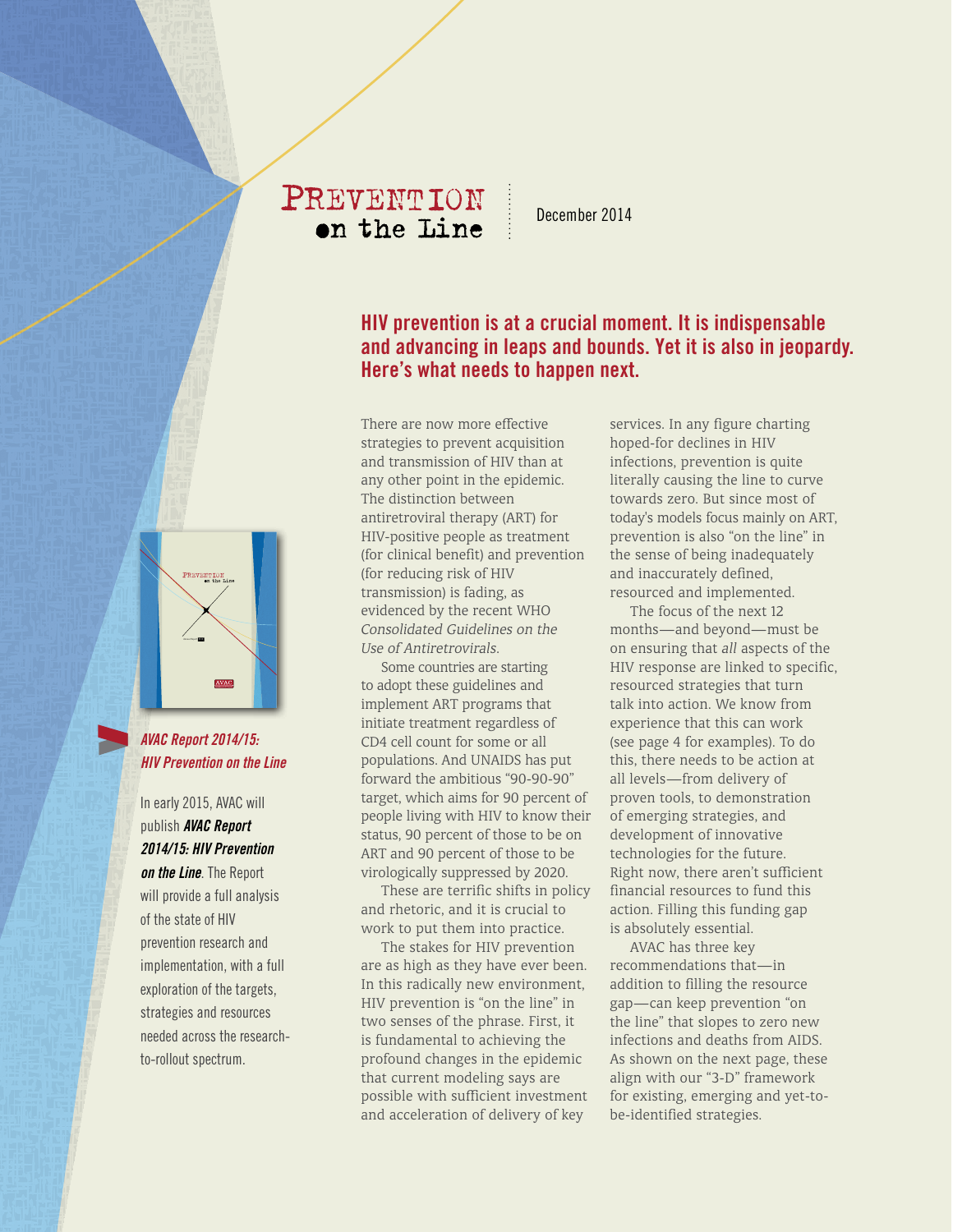# **Key Recommendations**

### **Align high-impact strategies with human rights and realities. 1**

Today, there is a strong emphasis on linking investments and impact. Some of the strategies suggested include shifting from national coverage to focused services in specific "hotspots", initiating treatment on the same day as diagnosis

and targeting "key populations" including MSM and sex workers with tailored strategies. The science suggests these strategies may have impact, but if civil society concerns go unaddressed, effective strategies won't work.

#### **Invest in an oral PrEP-driven paradigm shift. 2**

Daily oral PrEP for HIV prevention will never be for everyone. But the past 12 months have seen a groundswell of discussion, demand and data that upend several prevention paradigms. Many HIV-positive and HIV-negative individuals see oral PrEP as a powerful tool for sharing responsibility for HIV prevention. It turns out that people who have high rates of unprotected sex and

are using PrEP can be highly adherent. But scale-up isn't keeping up with this momentum. Investing in large-scale pilots, programs and policies is essential and will not only increase the impact that PrEP can have today but will also lay the groundwork for new prevention options, especially ARV-based microbicides, if and when they are demonstrated to be efficacious in clinical trials.

#### **Demand short-term results on the path to long-term goals. 3**

An AIDS vaccine is at least a decade away from public health delivery, but there are steps that need to happen in the coming year to stay on track. Targets and funding for research remain essential for a wide range of R&D including vaccines, longacting injectables, multipurpose prevention options and cure. To sustain support, it's critical to clearly identify next steps and craft messages that manage expectations, address the complexities of future efficacy trials and focus advocacy.

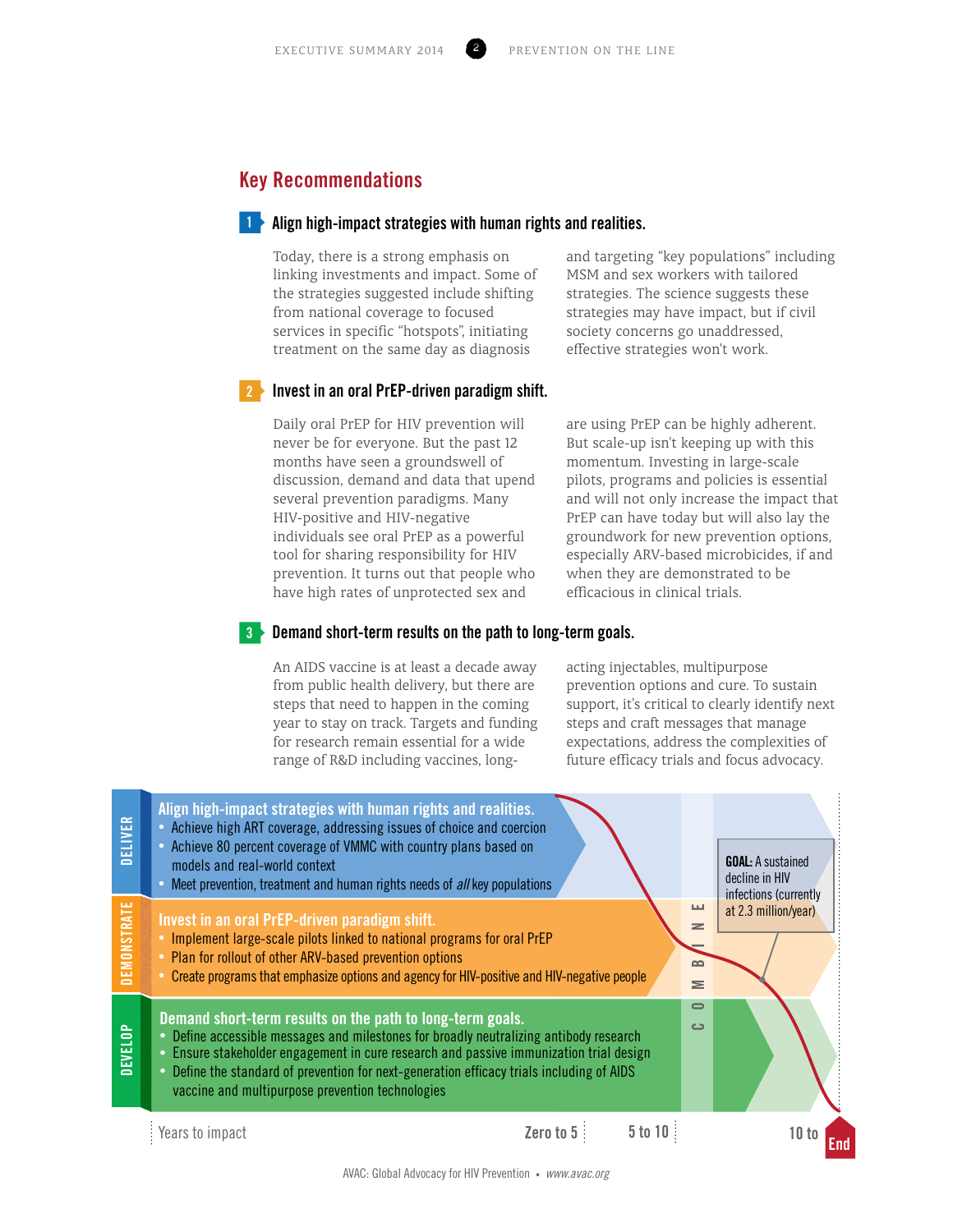# **Taking Targets to Task**

### *Mind the gap.*

Targets are absolutely necessary to setting a course for an effective AIDS response. But they're far from sufficient. A slew of targets for separate interventions can be confusing and misleading, since such targets are often discussed in isolation, suggesting that a single strategy can accomplish all. The truth is no single strategy will end the AIDS epidemic. But a comprehensive response backed by

resources, fueled by evidence, political will and collective demand can achieve this goal.

Targets, particularly for prevention, lack precision and plans to turn them into reality. In these graphics, AVAC summarizes what's needed to ensure a comprehensive response driven by smart planning, sufficient resources and accountability. A full analysis is coming early next year in *AVAC Report 2014/15.*

These are urgent recommendations. UNAIDS is in the process of developing prevention and antidiscrimination targets to complement the 90-90-90 goal focused on testing and ART. It is critical that these targets are developed and launched with the same level of rigor and endorsement that accompanied 90-90-90.



### *We know an effective target can achieve results.*

As the graphic on page 4 illustrates, there are clear examples of targets that have driven change that impacted the epidemic. The WHO "3 by 5" initiative for ART is one. More recently, the PEPFAR target of 4.7 million VMMC

procedures achieved by 2013 helped propel a surge in resources and innovative delivery.

These targets worked because they reflected evidence and were backed by resources. Their impact can be evaluated in terms of the

absolute numbers—people initiated on treatment, men undergoing VMMC—but also in the way that they changed the sense of what was possible as part of the global AIDS response. This is true even though 3 by 5 didn't meet its deadline.